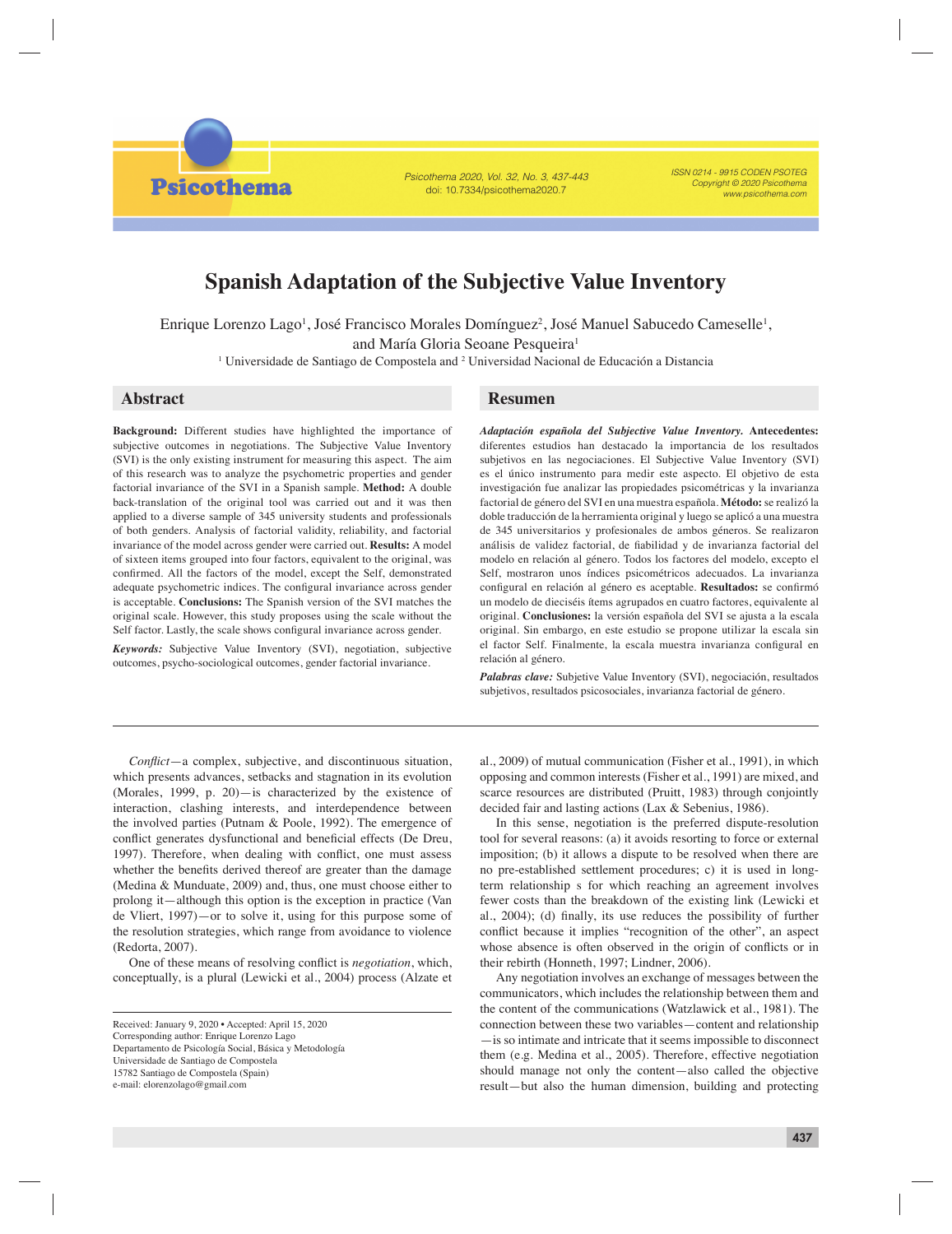the relationship established between the parties. This double dimension of negotiation—objective and subjective—was the basis used by Thompson (1990) to establish two types of results: economic and psychosocial. Objective results are established by normative analyses and rational principles (Nash, 1953) and they are based on the content of the negotiation. *Psychosocial results* which constitute the subjective dimension of the negotiation—are based on social perception (Allport, 1955). The parties, as they do not have sufficient information to carry out an objective analysis of each negotiation situation, will conduct a subjective examination, which will clearly be different from that of the other party and, will depart from that offered by an exclusively economic analysis (Thompson & Hastie, 1990). According to the model of Thompson (1990), these psychosocial results are made up of three perceptions: the negotiation situation, the other party, and oneself. The first category comprises the feelings and judgments that the parties make about the process used and the agreement reached. Perceptions of the other party encompass the elements related to the process of forming one's impression and perception of the opponent. Finally, personal impressions refer to the negotiator's internal analysis of his/her feelings and of the process of perception. It is clear that these three perceptual aspects have an important influence on a process such as negotiation, which is a social activity that requires the cooperation of others (Thompson et al., 2010). The demand for people to participate in the negotiating process opens up the possibility to analyze how the negotiators' individual and sociodemographic characteristics may be influencing the creation of these perceptions. Among these factors, one of the most relevant is gender (e.g. Mazei et al., 2015).

The three-scale conceptual framework developed by Thompson (1990) served as the basis for Curhan et al. (2006), who added a fourth perception called Instrumental Outcome. This new factor, which assesses the negotiator's feelings about the terms of the agreement, serves as a connection between the objective result or objective value (OV) and the subjective result or subjective value (SV), which encompasses the feelings, perceptions, and emotions produced in the negotiators. According to these authors, the SV is significant for three reasons: first, it is important as a good in itself. Second, the SV can serve as a measure to quantify the degree of achievement of the OV in the face of the negotiators' lack of objectivity and overall vision (Thompson & Hastie, 1990). Finally, the development of the SV could help increase the OV of future negotiations (Drolet & Morris, 2000).

The above arguments show the significance of the subjective factors in negotiation. Despite this, little research on the psychosocial results of negotiation has been conducted compared to that carried out on economic results (Becker & Curhan, 2018). After reviewing the literature, it has been confirmed that there is just one measurement instrument for an aspect as relevant in negotiation as the subjective value: the Subjective Value Inventory (Curhan et al., 2006), a tool that is widely referenced in the bibliography on the subject (e.g. Malhotra & Bazerman, 2008; Thompson, 2005).

Although since its elaboration till the present date, the Subjective Value Inventory (SVI) has been used in a large number of investigations (e.g. Lewis et al., 2018; Sakhrani, 2016), to our knowledge, except for the original study, no other study has been conducted to corroborate its psychometric properties. And this is a necessary task, especially as one of the factors of the scale, the Self, had low factorial loads and seemed "to have the least internal

cohesion among items—suggesting perhaps a more multifaceted nature—and the lowest level of association with other scale factors" (Curhan et. al., 2006, p. 502). On the other hand, although in their article, these authors state that two disparate groups, students and negotiators, categorize subjective value similarly, leading them to affirm the possibility of establishing group comparisons (Curhan et al., 2006), there is no mention of gender, an aspect that can ultimately be significant in the negotiation process.

For the above reasons, the objective of this study was twofold: a) to analyze the psychometric properties of the SVI in a sample of the Spanish population, and, b) to analyze its gender invariance.

#### Method

### *Participants*

A heterogeneous sample composed of 345 Spanish university students and professionals (56.52% women and 43.48% men) was used. The average age of the female participants was 31.66 years (*SD* = 12.52) and of the males 32.43 (*SD* = 12.69). The sample size exceeded the recommended minimum limit of 200 people (MacCallum et al., 1999) and the ratio of (10:1) people per item (Velicer & Fava, 1998). A convenience sample was used, in accordance with that employed in the original study (Curhan et al., 2006): university students, Master's Degree students, and professionals from the business world. Thus, more than 80% of the participants had completed a university degree, and 48% of the total  $(n = 166)$  had an average work experience of more than 12 years. This diverse selection was an attempt to avoid the lack of representativeness and range-restriction attenuation of the correlations (Ferrando & Anguiano-Carrasco, 2010). Concerning the format, 52% responded to the questionnaire online, through Qualtrics, and the remaining 48% used the *Typeform* platform.

#### *Instruments*

The Subjective Value Inventory (SVI) questionnaire was used (Curhan et al., 2006), consisting of four factors: Instrumental outcome, Self, Process, and Relationship. The instrument presents 16 Likert-type items, which are rated between 1 (*Not at all*) and 7 (*Perfectly*), except for Items 3 and 5, which are reverse worded, so they must be recoded (Suárez-Alvarez et al., 2018).

| Sample characteristics | <b>Females</b> |      | <b>Males</b> |      |
|------------------------|----------------|------|--------------|------|
|                        | $\mathbf n$    | $\%$ | $\mathbf n$  | $\%$ |
| Participants           | 195            | 57   | 150          | 43   |
| <b>Education</b> level |                |      |              |      |
| High School            | 41             | 21   | 15           | 10   |
| Degree                 | 124            | 64   | 116          | 77   |
| Master                 | 30             | 15   | 19           | 13   |
| Working experience     |                |      |              |      |
| No                     | 120            | 62   | 59           | 39   |
| Yes                    | 75             | 38   | 91           | 61   |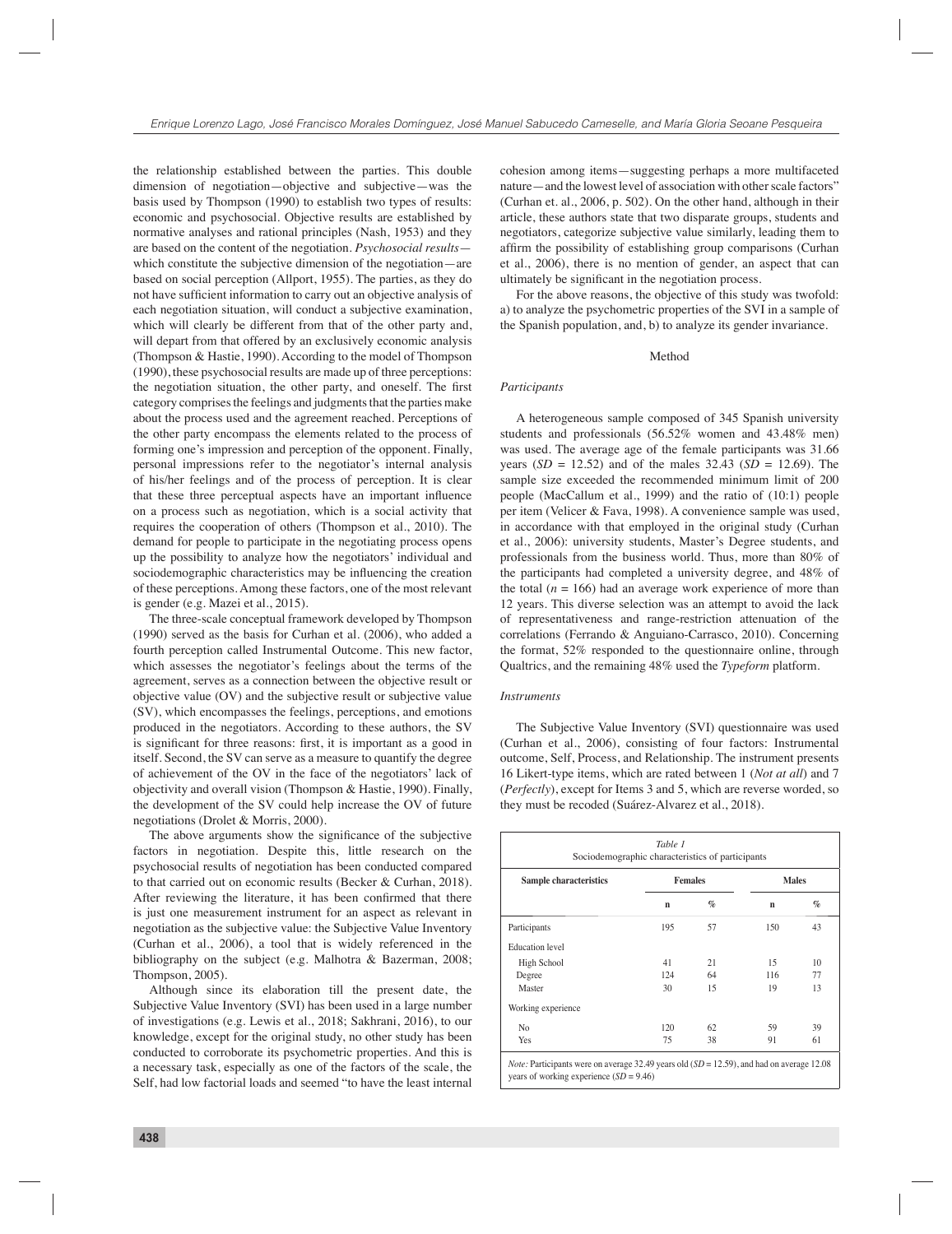| Table 2                                                                                                                                                                                                                                                                                                                                                                                                                  |  |  |  |  |  |
|--------------------------------------------------------------------------------------------------------------------------------------------------------------------------------------------------------------------------------------------------------------------------------------------------------------------------------------------------------------------------------------------------------------------------|--|--|--|--|--|
| Subjective value inventory: Spanish and English version                                                                                                                                                                                                                                                                                                                                                                  |  |  |  |  |  |
| Instrumental Outcome [Resultado operativo]                                                                                                                                                                                                                                                                                                                                                                               |  |  |  |  |  |
| 1. How satisfied are you with your own outcome—i.e., the extent to which the terms of your agreement (or lack of agreement) benefit you? [ <i>i</i> ; Cuál es tu nivel de satisfacción con tu propio<br>resultado, es decir, hasta qué punto los términos del acuerdo (o la ausencia de este) te benefician?]                                                                                                            |  |  |  |  |  |
| 2. How satisfied are you with the balance between your own outcome and your counterpart(s)'s outcome(s)? [¿Cuál es tu nivel de satisfacción con el equilibrio entre tu propio resultado y el de<br>la otra parte?]                                                                                                                                                                                                       |  |  |  |  |  |
| 3. Did you feel like you forfeited or "lost" in this negotiation? [ <i>[</i> Tuviste la sensación de haber renunciado o "perdido" en esta negociación?]                                                                                                                                                                                                                                                                  |  |  |  |  |  |
| 4. Do you think the terms of your agreement are consistent with principles of legitimacy or objective criteria (e.g., common standards of fairness, precedent, industry practice, legality, etc.)?<br>[¿Consideras que los términos del acuerdo están en consonancia con principios de legitimidad o criterios objetivos (p.e.j., normas habituales de equidad, precedentes, prácticas del sector,<br>legalidad, etc.)?] |  |  |  |  |  |
| Self [Impresiones Personales]                                                                                                                                                                                                                                                                                                                                                                                            |  |  |  |  |  |
| 5. Did you "lose face" (i.e., damage your sense of pride) in the negotiation? [ <i>I</i> Has quedado en evidencia (p.ej. se ha visto herido tu orgullo) en la negociación?]                                                                                                                                                                                                                                              |  |  |  |  |  |
| 6. Did this negotiation make you feel more or less competent as a negotiator? [ <i>i</i> , Te ha hecho sentir esta negociación más o menos competente como negociador/a?]                                                                                                                                                                                                                                                |  |  |  |  |  |
| 7. Did you behave according to your own principles and values? [¿Has actuado con arreglo a tus propios principios y valores?]                                                                                                                                                                                                                                                                                            |  |  |  |  |  |
| 8. Did this negotiation positively or negatively impact your self-image or your impression of yourself? [¿Ha repercutido positiva o negativamente esta negociación en tu opinión sobre ti mismo<br>o en tu propia imagen?]                                                                                                                                                                                               |  |  |  |  |  |
| Process [Proceso]                                                                                                                                                                                                                                                                                                                                                                                                        |  |  |  |  |  |
| 9. Do you feel your counterpart(s) listened to your concerns? [¿Consideras que la otra parte tuvo en cuenta tus preocupaciones?]                                                                                                                                                                                                                                                                                         |  |  |  |  |  |
| 10. Would you characterize the negotiation process as fair? [ $\lambda$ Calificarías el proceso de negociación como justo?]                                                                                                                                                                                                                                                                                              |  |  |  |  |  |
| 11. How satisfied are you with the ease (or difficulty) of reaching an agreement? [¿Cuál es tu nivel de satisfacción con la facilidad (o dificultad) para alcanzar un acuerdo?]                                                                                                                                                                                                                                          |  |  |  |  |  |
| 12. Did your counterpart(s) consider your wishes, opinions, or needs? [¿Ha tenido en cuenta la otra parte tus deseos, opiniones o necesidades?]                                                                                                                                                                                                                                                                          |  |  |  |  |  |
| Relationship [Relación]                                                                                                                                                                                                                                                                                                                                                                                                  |  |  |  |  |  |
| 13. What kind of "overall" impression did your counterpart(s) make on you? [ $\Omega$ (Qué impressión general te ha provocado la otra parte?]                                                                                                                                                                                                                                                                            |  |  |  |  |  |
| 14. How satisfied are you with your relationship with your counterpart(s) as a result of this negotiation? [¿Cuál es tu nivel de satisfacción con la relación con la otra parte como resultado de esta<br>negociación?]                                                                                                                                                                                                  |  |  |  |  |  |
| 15. Did the negotiation make you trust your counterpart(s)? [ <i>A</i> Ha conseguido esta negociación que confíes en la otra parte?]                                                                                                                                                                                                                                                                                     |  |  |  |  |  |
| 16. Did the negotiation build a good foundation for a future relationship with your counterpart(s)? [ <i>i</i> . Ha construido esta negociación una base sólida para una futura relación con la otra parte?]                                                                                                                                                                                                             |  |  |  |  |  |
| Note: All items are rated between 1 (Not at all [En absoluto]) and 7 (Perfectly [Muchísimo]), except for Items 3 and 5, which are reverse worded, so they must be recoded                                                                                                                                                                                                                                                |  |  |  |  |  |

#### *Procedure*

For the adaptation, the Guidelines of the International Test Commission (ITC) (Muñiz et al., 2013) were followed in two phases. In the first phase, and after obtaining the permission of the authors of the SVI, a sworn translator and a qualified English teacher made two independent translations of the English questionnaire into Spanish. These translations were compared with the original instrument by a panel of three specialists, who combined linguistic and practical knowledge (Muñiz et al., 2013), and who, after making some adjustments, proposed a consensual translation. A British linguist then made a reverse translation into English. Finally, a committee of five judges (the three panel specialists and two psychologists) calculated Aiken's (1980) *V* to assess the degree of intelligibility of the items in Spanish. The final result reached the score of  $V = .89$ , which exceeded the recommended minimum value of  $V = .70$  (Charter, 2003).

The pilot study, conducted by four students and six experienced professionals, confirmed that the questionnaire was completed in just under 3 minutes on average, no format or content errors were detected, the items were perfectly understood, and the online format was comfortable, simple, and attractive (Muñiz & Fonseca-Pedrero, 2019).

The second phase, from December 2017 to April 2019, consisted of contacting university students and experienced professionals, whose voluntary and honest collaboration was requested, and whose anonymity was guaranteed after signing an informed

consent. The test, completed exclusively online, consisted of filling out a sociodemographic questionnaire, describing a real negotiation situation, as recent as possible, and responding to the sixteen questions of the SVI. The proposed case should be in accordance with the following negotiation description: "any situation in which two or more parties, trying to achieve a goal, have to communicate with their interlocutor to achieve it" (Curhan et al., 2006, p. 496).

#### *Data analyses*

The IBM SPSS Statistics programs, version 20.0 of 2011 and the LISREL (Jöreskog & Sörbom, 2001), version 9.2 of 2015, were used to analyze the data. The reliability of the SVI was analyzed from two approaches: first as internal consistency, the Cronbach alpha  $(\alpha)$ ; second, as composite reliability, which is expressed through two indices: a) the composite reliability index (CRI), which is interpreted as Cronbach's alpha, also taking into account the interrelationships of the obtained dimensions; and (b) the average variance extracted (AVE), which is the relationship between the variance captured by a certain factor in relation to the total variance due to the measurement error of that factor (Dunn et al., 2014; Fornell & Larcker, 1981). Subsequently, different CFAs were performed. First, the fit of Curhan's model in the total sample was analyzed, and then gender factorial invariance was studied in that model (multigroup CFA). In both cases, the variance-covariance matrices obtained by PRELIS were used, with the maximum robust likelihood (MLR) as the estimation method.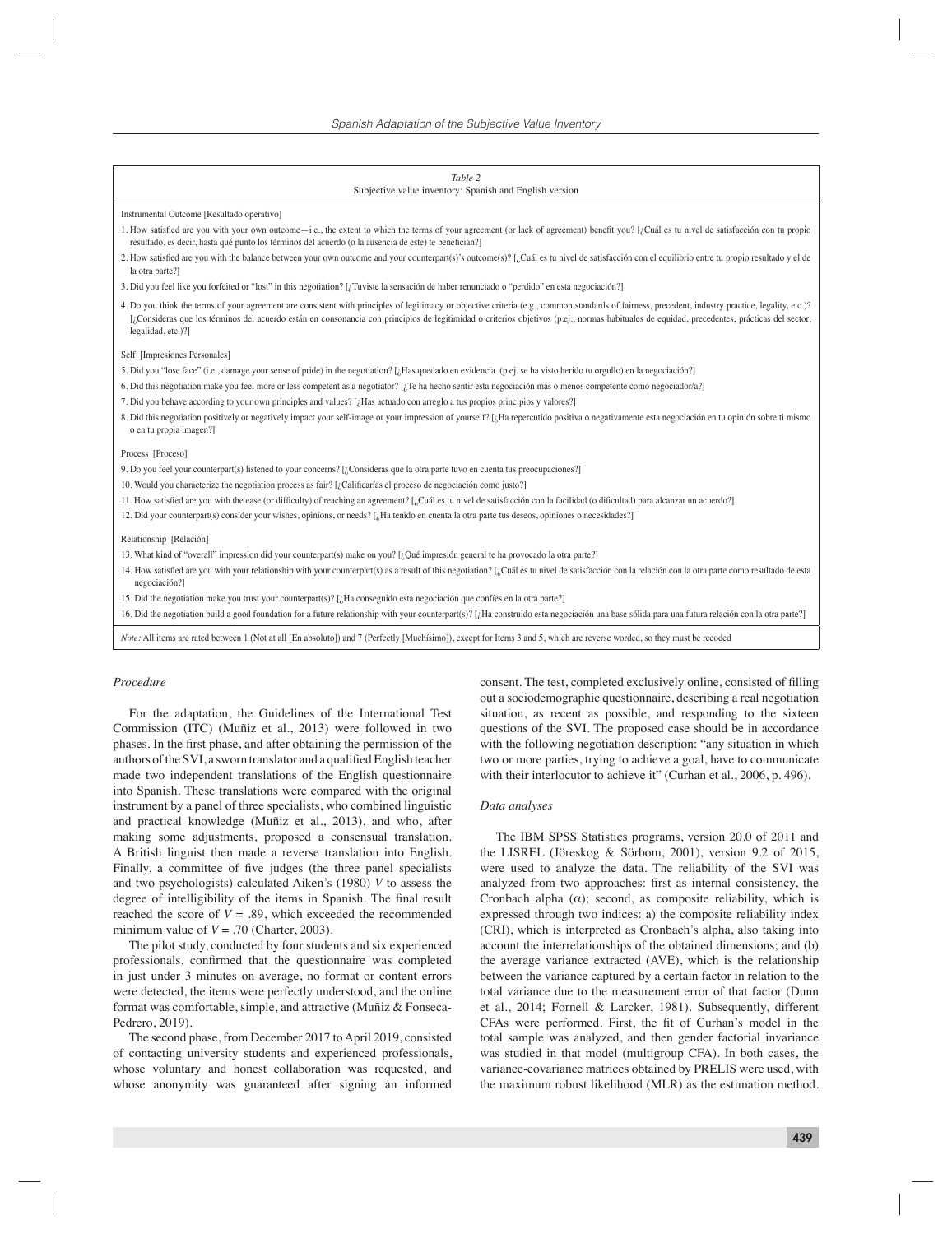The following indices were used to evaluate model fit: Satorra-Bentler's chi-squared, which corrects the effect of the normal data distribution violation, the root mean square error of approximation (RMSEA), the comparative fit index (CFI), and the standardized root mean square residual (SRMR). Following Hu and Bentler (1999), we consider that the fit is appropriate when  $\chi^2/df < 3$ , RMSEA  $\leq$  .06, CFI  $\geq$  .95, and SRMR  $\leq$  .08.

#### Results

#### *Initial Description of the Answers to Items*

Table 3 shows the mean, standard deviation, and the corrected item-factor correlations, which refers to the correlation between each item and the total score of the subscale to which the item belongs.

| Table 3<br>Descriptive statistics of the items |                |      |           |                                         |  |
|------------------------------------------------|----------------|------|-----------|-----------------------------------------|--|
| Factor                                         | <b>Items</b>   | M    | <b>SD</b> | Corrected item to<br>factor correlation |  |
| Instrumental                                   |                |      |           |                                         |  |
| outcome                                        |                |      |           |                                         |  |
|                                                | 1              | 5.26 | 1.32      | 0.693                                   |  |
|                                                | $\overline{c}$ | 5.08 | 1.354     | 0.722                                   |  |
|                                                | 3              | 5.01 | 1.735     | 0.472                                   |  |
|                                                | $\overline{4}$ | 4.98 | 1.405     | 0.43                                    |  |
| Self                                           |                |      |           |                                         |  |
|                                                | 5              | 5.78 | 1.52      | 0.291                                   |  |
|                                                | 6              | 4.81 | 1.286     | 0.401                                   |  |
|                                                | $\overline{7}$ | 5.74 | 1.168     | 0.322                                   |  |
|                                                | 8              | 4.81 | 1.351     | 0.367                                   |  |
| Process                                        |                |      |           |                                         |  |
|                                                | $\mathbf{Q}$   | 4.8  | 1.305     | 0.611                                   |  |
|                                                | 10             | 5.34 | 1.15      | 0.512                                   |  |
|                                                | 11             | 5.17 | 1.146     | 0.486                                   |  |
|                                                | 12             | 5.07 | 1.295     | 0.593                                   |  |
| Relationship                                   |                |      |           |                                         |  |
|                                                | 13             | 5.37 | 1.237     | 0.745                                   |  |
|                                                | 14             | 5.44 | 1.087     | 0.708                                   |  |
|                                                | 15             | 5.27 | 1.267     | 0.773                                   |  |
|                                                | 16             | 5.01 | 1.42      | 0.599                                   |  |

The values of the means varied between 4.8 of Items 6, 8 (Self), and 9 (Process) and 5.8 of Items 5 (Self), which is one of the reverse items. The lowest response variability was 1.09 of Item 14 (Relationship) and the highest was 1.7 of Item 3 (Instrumental Outcome).

In the last column of the table, we can see that all the items have a correlation of .40, except for Items 5, 7, and 8 of the Self, which are the ones that have a lower correlation with their factor. In short, the Self is the factor with the least internal consistency and the worst defined by the items that conform it.

#### *Reliability and Correlation Analysis between Factors*

The reliability estimate was addressed from a dual perspective, internal consistency and composite reliability (Tables 4 and 5).

Table 4 shows the consistency values of the adapted instrument for each of the factors and the correlations between them. The reliability coefficients of the questionnaire and of the factors were both satisfactory, as they exceeded the minimum value set to  $\alpha$  = .70 (Nunnally, 1978). Only the Self factor presented poor internal consistency,  $\alpha = .570$ .

The correlation between the overall scale and the different factors was high, as it exceeded .70 and ranged between *r =* .730 and  $r = .858$  ( $p < .001$ ). The Instrumental Outcome factor had a moderate positive correlation with the different factors,  $r = .420$ and  $r = .607$  ( $p < .001$ ), except for the Process factor, with which the correlation was low,  $r = .375$  ( $p < .001$ ). The Self factor had a moderate correlation with the Instrumental Outcome factor, *r =*  .607 ( $p < .001$ ) and, a low correlation with the rest of the factors,  $r$  $= .358$  and  $r = .385$  ( $p < .001$ ). Correlation analysis showed that the Process and Relationship factors were significantly correlated,  $r =$ .778 ( $p < .001$ ), whereas the correlation between these factors and the Rapport factor was very high,  $r = .936$  and  $r = .950$  ( $p < .001$ ).

As regards composite reliability, Table 5 provides the factor composite reliability indices (CRI) and average variance extracted (AVE) of the factors. To be considered acceptable, the CRI values must be ≥ .70 and AVE values must be ≥ .50 (Tomé-Lourido et al., 2018).

As shown, the CRIs practically match the coefficients shown in Table 3. Again, the lowest correlation corresponds to the Self factor, as its CRI is .57, and the highest correlation corresponds to the Relationship factor (.87).

The AVEs of the factors indicate the percentage of variance explained by each factor about itself. Hence, the factor that explains the lowest percentage of variance is the Self factor (25%) and the one that explains the largest percentage is the Relationship factor (.64).

| Table 4<br>Scale reliability, factor reliability, and correlation between factors |                   |                     |             |          |                |              |  |
|-----------------------------------------------------------------------------------|-------------------|---------------------|-------------|----------|----------------|--------------|--|
| Factor                                                                            | <b>Global GSV</b> | <b>Instrumental</b> | Self        | Rapport  | <b>Process</b> | Relationship |  |
| Global SV                                                                         | (.875)            |                     |             |          |                |              |  |
| Instrumental                                                                      | $.784**$          | (.764)              |             |          |                |              |  |
| Self                                                                              | $.730**$          | $.607**$            | (.570)      |          |                |              |  |
| Rapport                                                                           | $.858**$          | $.423**$            | $.385**$    | (.890)   |                |              |  |
| Process                                                                           | $.795**$          | $.375**$            | $.358**$    | $.936**$ | (.753)         |              |  |
| Relationship                                                                      | $.821**$          | $.420**$            | $.366^{**}$ | .950**   | $.778**$       | (.855)       |  |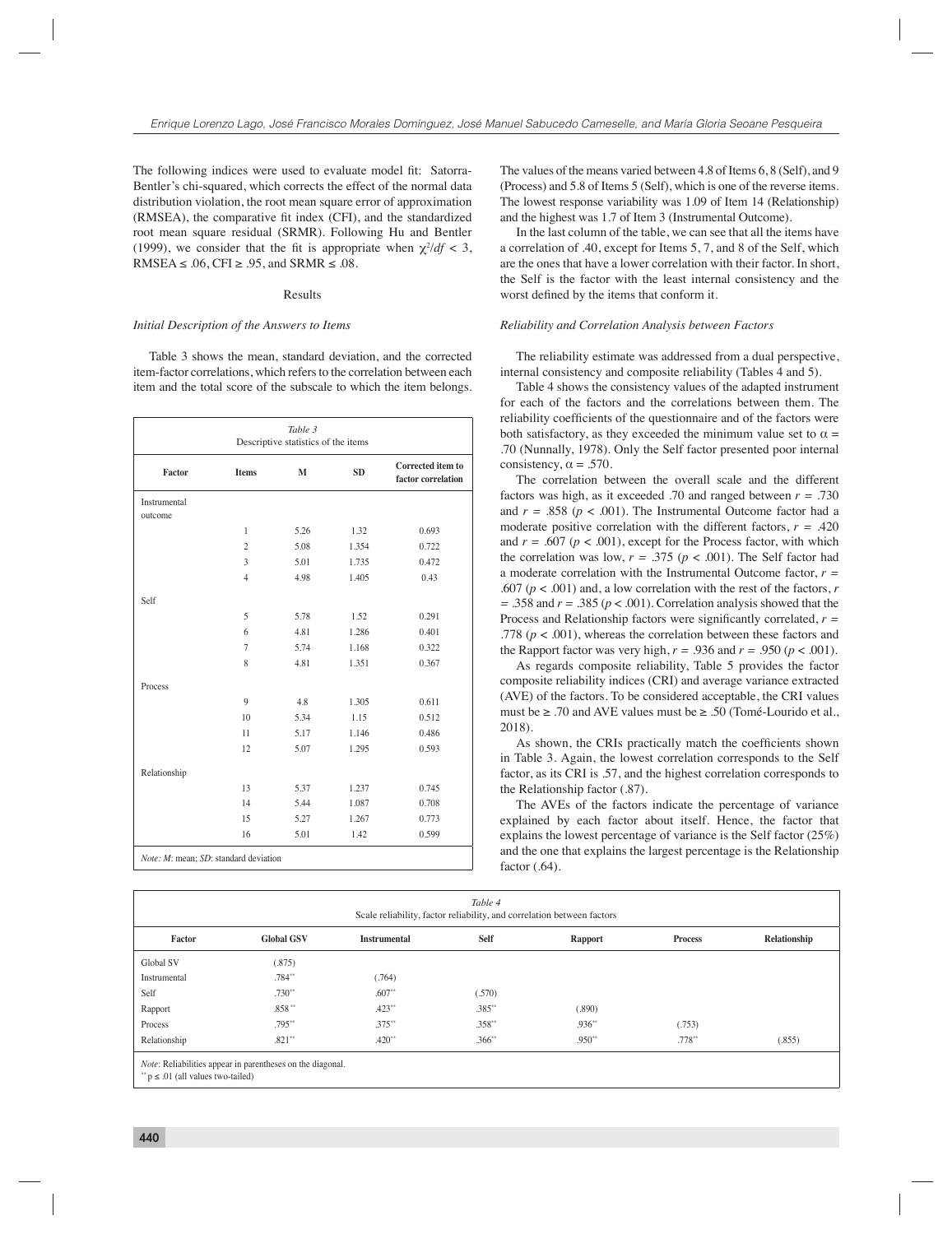|              | Composite reliability indices and average value extracted |            |
|--------------|-----------------------------------------------------------|------------|
| Factor       | <b>CRI</b>                                                | <b>AVE</b> |
| Instrumental | .80                                                       | .51        |
| Self         | .57                                                       | .25        |
| Process      | .75                                                       | .44        |
| Relationship | .87                                                       | .64        |

#### *Confi rmatory Factor Analysis*

Following the procedure used by Curhan et al. (2006), the fit of three models was compared: (a) a one-factor model containing all 16 items, (b) a three-factor model (Instrumental, Self, and Rapport), and (c) the "three–two" model, with three factors (Instrumental, Self, and Rapport) and two subfactors (Relationship and Process) contained in the Rapport factor (Calderón et al., 2019).

The fit of the first two models was poor, whereas the fit indices of the third model were:  $\chi^2 = 184.56$ ,  $df = 99$ ;  $\chi^2/df = 1.86$ ; RMSEA = .050; SRMR = .068; CFI = .98. According to the criteria indicated by Hu and Bentler (1999), Schermelleh-Engel et al. (2003) and Kaplan (2009), the fit is excellent. At the informational level, Table 6 shows the goodness-of-fit indices of the original model and the one obtained in our work. As can be seen, the fit was better in the Spanish sample.

The 16 items were grouped into four factors. The two first factors were Instrumental Outcome and Self, and the last two, Process and Relationship, which appear as part of a more inclusive factor, Rapport (Figure 1, Table 7).

The results confirmed that the factors obtained correspond to the original model. The relationship between the first two factors, Instrumental and Self (.83), was higher than the relationship each of them had with the Rapport factor (.48 and .51, respectively). In addition, the factors of Process and Relationship obtained loadings close to 1 on the Rapport factor ( $\lambda$  between .97 and .99,  $p < .001$ ).

On the other hand, all items presented statistically significant values on the factors (between .46 and .85), exceeding the minimum value of .400 suggested by the literature (Gorsuch, 1983). Finally, we note that the Self factor is the one that has the lowest correlation with its own items ( $\lambda$  between .46 and .57,  $p < .001$ ).

#### *Model Measurement Invariance*

After verifying that the Spanish adaptation of the SVI replicated the original model, we proceeded to analyze the gender invariance

| Table 6<br>Original and Spanish model goodness of fit indices |          |    |               |                        |             |       |
|---------------------------------------------------------------|----------|----|---------------|------------------------|-------------|-------|
| Model                                                         | $\chi^2$ | df | $\gamma^2/df$ | <b>RMSEA</b>           | <b>SRMR</b> | CFI   |
| Three-two factor<br>(Spanish model)                           | 184.56   | 99 | 1.86          | [0.039, 0.061]<br>.050 | 0.068       | 0.98  |
| Three-two<br>factor (Original<br>model)                       | 283.046  | 99 | 2.859         | 0.083                  | 0.057       | 0.914 |

*Note*: The three-two factor model groups items into three factors (Instrumental Outcome, Self, and Rapport) with two subfactors (Relationship and Process) contained within larger factor of Rapport. RMSEA: root-mean-square error of approximation; SRMR: standardized root-mean-square residual; CFI: comparative fit index



**Figure 1.** Hypothesized model

| Table 7<br>Factorial loadings and error variances |           |                                            |             |                                                      |  |  |  |
|---------------------------------------------------|-----------|--------------------------------------------|-------------|------------------------------------------------------|--|--|--|
| Factor                                            | Item      | <b>Standardized</b><br>weights $(\lambda)$ | $\lambda^2$ | <b>Error</b> variances<br>$\delta$ (1- $\lambda^2$ ) |  |  |  |
|                                                   |           |                                            |             |                                                      |  |  |  |
|                                                   | $I_1$     | .84                                        | .79         | .29                                                  |  |  |  |
| Instrumental                                      | $L_{2}$   | .83                                        | .69         | .31                                                  |  |  |  |
|                                                   | $I_3$     | .57                                        | .32         | .68                                                  |  |  |  |
|                                                   | $I_4$     | .55                                        | .30         | .70                                                  |  |  |  |
|                                                   |           |                                            |             |                                                      |  |  |  |
|                                                   | $S_5$     | .50                                        | .25         | .75                                                  |  |  |  |
| Self                                              | $S_6$     | .57                                        | .32         | .68                                                  |  |  |  |
|                                                   | $S_7$     | .46                                        | .21         | .79                                                  |  |  |  |
|                                                   | $S_8$     | .49                                        | .24         | .76                                                  |  |  |  |
|                                                   |           |                                            |             |                                                      |  |  |  |
|                                                   |           |                                            |             |                                                      |  |  |  |
| Rapport                                           | $P_9$     | .68                                        | .46         | .54                                                  |  |  |  |
| Process                                           | $P_{10}$  | .66                                        | .44         | .56                                                  |  |  |  |
|                                                   | $P_{-}11$ | .63                                        | .40         | .60                                                  |  |  |  |
|                                                   | $P_12$    | .67                                        | .45         | .55                                                  |  |  |  |
|                                                   |           |                                            |             |                                                      |  |  |  |
|                                                   | $R_{13}$  | .85                                        | .72         | .28                                                  |  |  |  |
| Relationship                                      | $R_{14}$  | .81                                        | .66         | .34                                                  |  |  |  |
|                                                   | $R_{15}$  | .83                                        | .69         | .31                                                  |  |  |  |
|                                                   | $R_{16}$  | .68                                        | .46         | .54                                                  |  |  |  |

of the model. Progressive invariance analysis (Elosúa, 2005) was carried out, again using the CFA, in this case, multigroup CFA and the same estimation method (MLR). The goodness-of-fit indices for the configural invariance were the following:  $\chi^2 = 719.49$ , *df*  $= 218$ ;  $\chi^2/df = 3.3$ ; RMSA = .12; SRMR = .12; CFI = .88. These results lead to the rejection of the configural invariance hypothesis, which means that the latent factors are not specified by the same variables manifested in men and women (Elosúa, 2005, p. 360).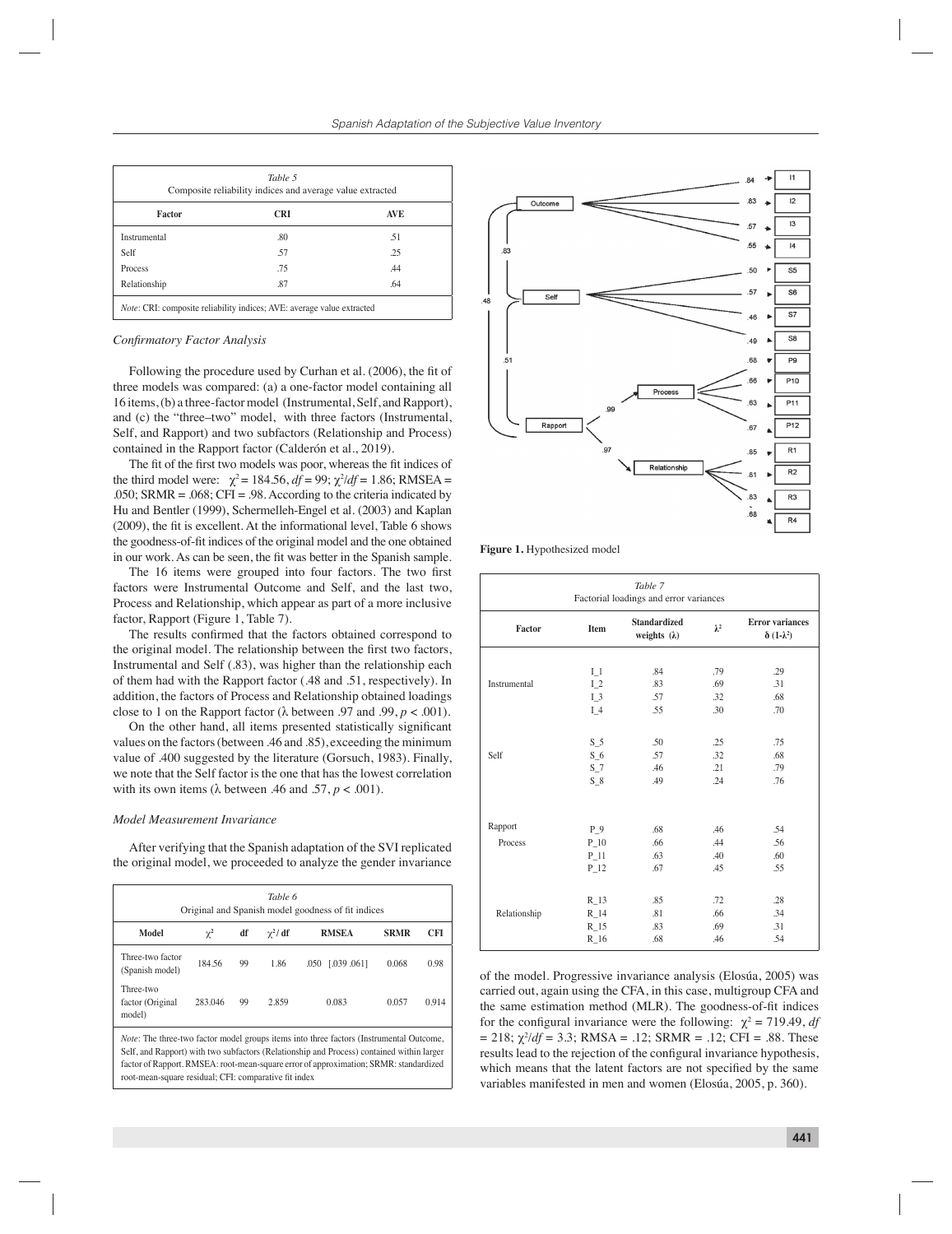The modification indices to improve model fit indicate that three of the four items of the Self (5, 7, and 8) are related to items of the Instrumental Outcome factor. This result, along with others shown in previous sections, seems to suggest that the Self could be one of the reasons why the scale is not invariant across gender. Therefore, we decided to do a new analysis without that factor.

Table 8 shows the fit indices obtained in the analysis of the men's and the women's sample and the analysis of the comparison of the two factorial structures.

The results show that the fit of the new proposal was good in men and women and acceptable in terms of configural invariance, which implies that the latent factors or dimensions are specified by the same items or manifest variables.

| Table 8<br>Goodness of fit indices for the invariance study |          |     |               |              |             |            |
|-------------------------------------------------------------|----------|-----|---------------|--------------|-------------|------------|
| <b>Fit indices</b>                                          | $\chi^2$ | Df  | $\gamma^2/df$ | <b>RMSEA</b> | <b>SRMR</b> | <b>CFI</b> |
| Females                                                     | 70.92    | 51  | 1.39          | .051         | .06         | .99        |
| Males                                                       | 75.49    | 51  | 1.48          | .057         | .06         | .98        |
| Configural invariance                                       | 299.88   | 103 | 2.91          | .09          | .06         | .94        |

*Note:* The new model for the invariance study contains 12 items grouped into two factors (Instrumental Outcome and Rapport) with two subfactors (Relationship and Process) contained within larger factor of Rapport. RMSEA: root-mean-square error of approximation; SRMR: standardized root-mean-square residual; CFI: comparative fit index

#### Discussion

In recent years, several investigations have questioned the predominance of the quantitative factors in negotiation, by causing the subjective value variable to emerge (Curhan et al., 2010; Thompson, 1990). In the absence of questionnaires in Spanish that measure this construct, we wished to analyze the psychometric properties of the only currently existing instrument to measure this important aspect of negotiation, the SVI (Curhan et al., 2006), addressing gender invariance, given the importance that this perspective is gaining in psychological research.

The CFA confirmed the original model's configuration in English (Curhan et al., 2006). The structure of the instrument in the Spanish sample has four factors: Instrumental Outcome, Self, Process, and Relationship, the last two included in the Rapport factor. The same thing occurred in the original model (Curhan et al., 2006, p. 502). Therefore, a decision has to be made: to consider these factors as independent factors or as part of a more inclusive one. The solution, already offered by the original authors of the

instrument, is clear: "For theoretical reasons, we elected to retain the two Rapport factors as separate constructs rather than to combine them together into a single survey factor" (p. 502). The theoretical reason is that both the Process and Relationship factors are related to two important psychological processes, cold cognition and hot cognition, respectively.

With this result, and with the others obtained on reliability, it can be said that this work corroborates the psychometric properties of the original model. This similarity of results also includes the most questionable factor of the SVI: the Self.

Difficulties with this factor had already been detected in the work of Curhan et al. (2006) both because of its low level of association with the other factors of the scale and because of its internal consistency, which might suggest "perhaps a more multifaceted nature" (p. 502). In the original study, this restriction was noted, but not further deepened. Our study proves that the Self does not meet basic requirements. Three of its four items have a relationship of < .40 with the factor, the different reliability indices used  $(\alpha, \text{ CRI}, \text{ and AVE})$  are far from reaching the minimum established criterion, and the factor loadings on this factor are the lowest. It was also found that the Self negatively affected the fit of the model's factorial invariance across gender. The modification indices indicate that three of its items are linked to items of the Instrumental Outcome factor which is inappropriate. This conclusion is supported not only by our work, but also by the work of Curhan et al. (2006). The fact that two pieces of research were carried out in different cultures, with a temporal separation of almost fifteen years and using different samples, students (Studies 3 and 4) in the case of Curhan et al. (2006) and professionals and students in the Spanish adaptation, reinforces the questioning of that factor. Therefore, we propose the use of the instrument without the Self factor, as the conceptual entity of the other three factors and their appropriate psychometric properties are useful for measuring the subjective valuation of negotiation.

Finally, our study analyzed the factor invariance across gender of the SVI, an issue that, to our knowledge and despite its theoretical and applied interest, had not been addressed until now. The data showed that the model has a good fit both for men and women and also has configural gender invariance.

Concerning the limitations of the study, it could be noted that it does not provide evidence of external, convergent or discriminant validity. On the other hand, and considering that the process of validating an instrument is a long-term task involving the collection of evidence of validity of scores in different contexts, samples, and times, it is necessary for future work to use another type of sample and to compare the results of studies using different negotiating tasks.

#### References

- Aiken, L. (1980). Content validity and reliability of single items or questionnaires. *Educational and Psychological Measurement*, *40*(4), 955-959. https://doi.org/10.1177/001316448004000419
- Allport, G.W. (1955). *Becoming: Basic considerations for a psychology of personality*. Yale University Press.
- Alzate, M., Durán, M., & Sabucedo, J. M. (2009). Población civil y transformación constructiva de un confl icto armado interno: aplicación al caso colombiano [Civilian population and constructive transformation

of an internal armed conflict: An application to the Colombian case]. *Universitas Psychologica*, *8*(3), 703-720.

- Becker, W. J., & Curhan, J. R. (2018). The dark side of subjective value in sequential negotiations: The mediating role of pride and anger. *Journal of Applied Psychology*, *103*(1), 74-87. https://doi.org/10.1037/apl0000253
- Calderón, C., Navarro, D., Lorenzo, U., & Ferrando, P. J. (2019). Multidimensional or essentially unidimensional? A multi-faceted factor-analytic approach for assessing the dimensionality of tests